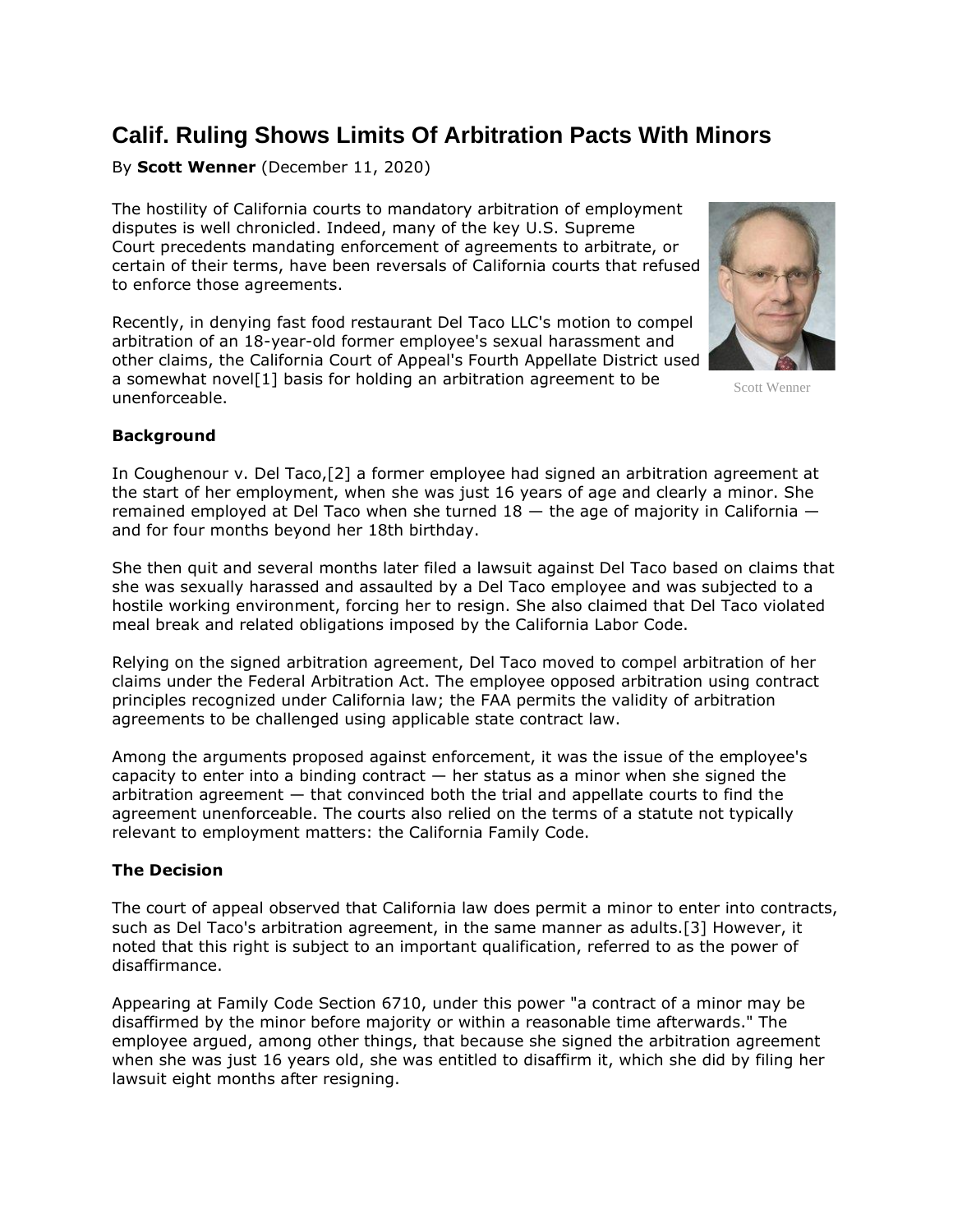The court agreed with the employee and had little difficulty dismissing Del Taco's two primary objections. Del Taco first contended that the employee ratified her assent to the arbitration agreement by remaining employed for four months after her 18th birthday. Pointing to her testimony that she had no understanding of what the arbitration agreement meant when she signed it without explanation from Del Taco, and had no better understanding after she turned 18, the court dismissed the idea that she could have ratified its terms.

Del Taco's other contention was based on the statutory requirement that an effective disaffirmance may occur before the minor's 18th birthday or a reasonable time afterward. It maintained that by filing a lawsuit eight months after turning 18, the employee failed to disaffirm her agreement to arbitrate within a reasonable time thereafter.

Noting that Family Code Section 6710 does not define that term, the court held that whether disaffirmance occurred a reasonable time after a minor has become 18 is a question of fact necessarily depending on the circumstances of each particular case.

Examining case law concerning contracts disaffirmed outside the employment context, the court rejected Del Taco's argument and held that disaffirmance eight months after the employee's 18th birthday was a reasonable time thereafter. Therefore, it found that the arbitration agreement could not be enforced against the employee as she lacked the capacity to enter into that agreement.

## **Lessons**

Employers in California and likely elsewhere — particularly in the fast food and retail industries where many minors find employment — should not assume that once a minor signs an arbitration agreement he or she cannot go to court. If, as Coughenour suggests, a minor can disaffirm an agreement to arbitrate simply by filing suit before turning 18, that agreement offers little assurance that disputes with minors will be heard before an arbitrator rather than a jury.

Further, even after that minor's 18th birthday it is easy to disaffirm the agreement by filing a lawsuit within eight months or more of that date.

While there is no ready answer that ensures arbitration of a dispute with a minor, Coughenour suggests that with diligence and care, an arbitration agreement initially signed by a minor can be converted into an enforceable agreement on or soon after he or she has turned 18. It may be particularly important to review the agreement with the 18-year-old and respond to any questions to provide a defense to a claim that he or she is too young to have understood what was being signed.

In addition, consideration  $-$  i.e., something of value such as a raise in pay or other monetary payment — could be offered in exchange for signing the new arbitration agreement, as at least in California, continued employment generally is considered insufficient consideration for a new agreement.

As a final note, in a separate case brought in the [U.S. District Court for the Central District](https://www.law360.com/agencies/u-s-district-court-for-the-central-district-of-california)  [of California](https://www.law360.com/agencies/u-s-district-court-for-the-central-district-of-california) under Title VII, Del Taco has reportedly [agreed to](https://www.law360.com/articles/1333532/del-taco-inks-1-25m-deal-ending-eeoc-sex-harassment-suit) a consent decree to settle an action alleging sexual harassment, brought by the [U.S. Equal Employment Opportunity](https://www.law360.com/agencies/equal-employment-opportunity-commission)  [Commission](https://www.law360.com/agencies/equal-employment-opportunity-commission) in Los Angeles on behalf of a class of female current and former employees, including minors.[4]